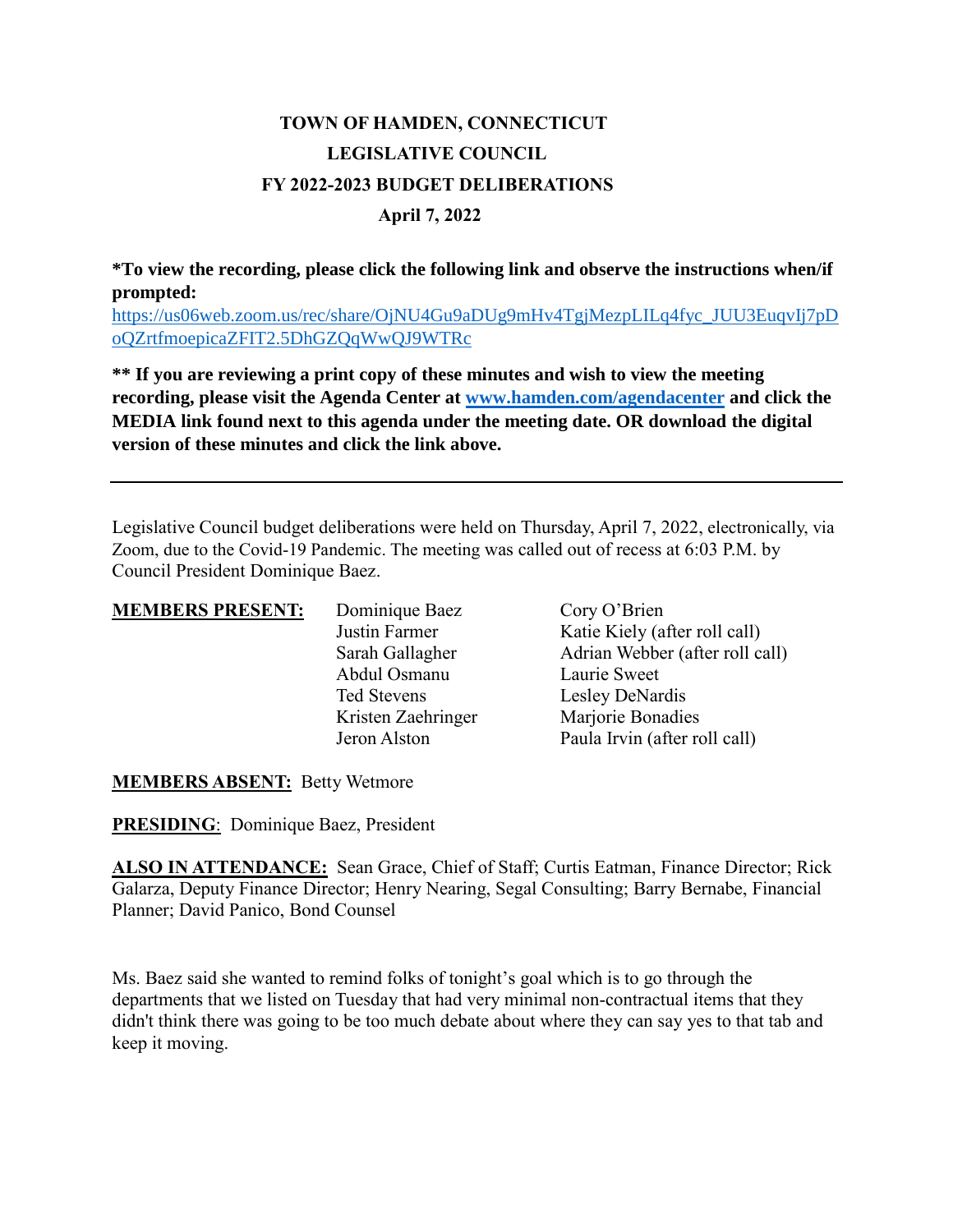## **Pension:**

Mr. Nearing started by giving the following presentation: <https://www.hamden.com/DocumentCenter/View/5683/Hamden-2021-Val-Council>

Ms. Bonadies asked how many retirees does COLA account for. Mr. Nearing saying a vast majority of about 75% are still getting the 3% and that the 1.75 just went into effect in 2018. He also said the plan would be fully funded in 2044 (tied in with the obligation bond.)

Mr. Stevens said he sees that the expected employee contributions went down by a little bit from 20 to 21 which makes sense considering there are fewer people in the plan each year but he wonders why the employer costs went up between the two years. Mr. Nearing said the cost of benefits generally keep getting more expensive if people remain in service so to the extent that they did not retire and continue to work that's going to make that number increase.

There was some discussion on it getting to that point of 41.3 million. Ms. Bonadies said she'd like to see a graph on that. Mr. Nearing said he could provide it to Curtis who can share it with the Council as a projection. He would point out though that those numbers, the 30 to the 41 million are the outflows out of the plan, the benefit payments out of the plan, so not necessarily the contributions for the town. Ms. Bonadies stated going from the 30-35 million to the 41 million are jumps in taxes that are really going to be felt.

Ms. Gallagher said she wanted to clarify if the COLA was contractual or done by ordinance. Mr. Nearing said his understanding is that eventually everything ends up at the ordinance level. The ordinance for the town is actually what describes the cola calculations and kind of the maximum cola languages in there and then it was bargained for by the different groups to cap their cola at the 1.75.

There was some discussion about the 7% expected rate of return.

Ms. Baez requested a motion to accept the Mayor's pension as presented. Moved by Mr. Farmer, seconded by Mr. O'Brien.

There was some discussion on the Town's contribution being larger than the BOE. Mr. Galarza explained this.

Mr. Stevens asked if there was any catchup with CMERS. Mr. Galarza said it's pay as you go.

Mr. Stevens said it's too bad we're paying all this money for pension but he sees no room to cut and thinks it should be approved as it is.

Mr. Farmer asked if they were comfortable paying all our contractual obligations in this budget. Mr. Galarza said they're comfortable.

A vote was taken on the pension as proposed and approved unanimously.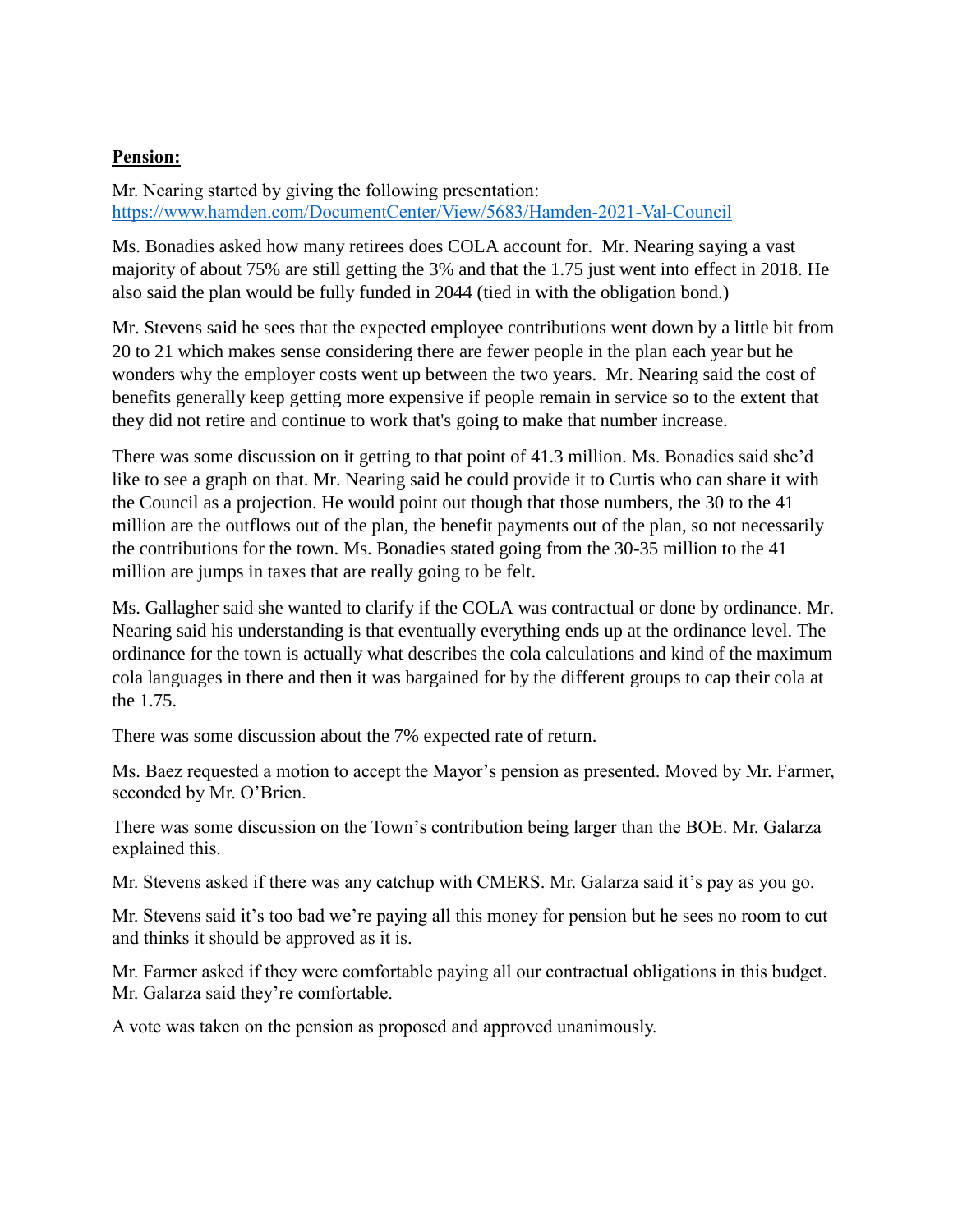## **Debt Service:**

Mr. Eatman started by saying that this plan allows us to rebuild our fund balance but, more importantly, allows us to gradually ramp off our debt, so this payments to where it's supposed to be without a huge devastating jump. He said he hopes they support this plan.

Mr. Bernabe said having worked with our Finance Department as the Town's Municipal Advisor he recommends that the Town make the budgeted debt service payment of the \$26 million. He then gave a little background. He said as many know in the past the Town has completed a number of different debt restructurings. In 2018 the town conducted a large debt restructuring that reduced debt service by roughly \$12 million that year and that \$12 million was taken out of the debt service line item and was used to mitigate other increases in the budget and what happened due to that large restructuring is the debt service line item was decreased dramatically and is now working its way back up to its normal rate of approximately \$30 million. He said the Town was downgraded when that restructuring happen in the primary reason was the rating agency said well how is the Town going to get the debt back up to where it's supposed to be and that was the genesis of the beginning of this debt plan was to put a plan in place to allow the Town to ramp up debt service by roughly \$2 million a year when debt service was lowered by that \$12 million to get back up to the 30 million, so this debt budget for \$26 million for next year is part of that process to get back up to the \$30 million.

Mr. Bernabe said he'll stop there but again, it's his recommendation to pay the debt service as it's budgeted in the mayor's budget.

Ms. Baez moved a motion to accept Debt Service as presented by the Mayor, seconded by Mr. O'Brien.

After more discussion Mr. O'Brien stated he thinks a projection should be done either monthly or quarterly of where we think we'll land in the budget for each line.

A vote was taken and it passed with 1 abstention (Gallagher)

## **(Mental Health being moved to another date)**

## **Probate Court:**

Ms. Baez requested a motion to accept the Mayor's budget as presented. Moved by Mr. Farmer, seconded by Ms. Kiely. DISCUSSION: Ms. Baez asked for rewording on the mission statement.

Ms. Gallagher asked for 5 year actuals for all the departments. She then **moved a motion** to reduce this budget to \$6,800, seconded by Mr. Farmer. DISCUSSION: Ms. Gallagher said she would like to keep budgets stable without backup to increase them.

Ms. Kiely said perhaps the increase was cost of living. She asked where the money would come from and they cut it and it's needed. Without knowing what the cost increase is she's not in favor of cutting this. A vote was taken and the amendment failed with only 4 in favor (O'Brien) (Baez) (Gallagher) (DeNardis) and 1 abstention (Webber)